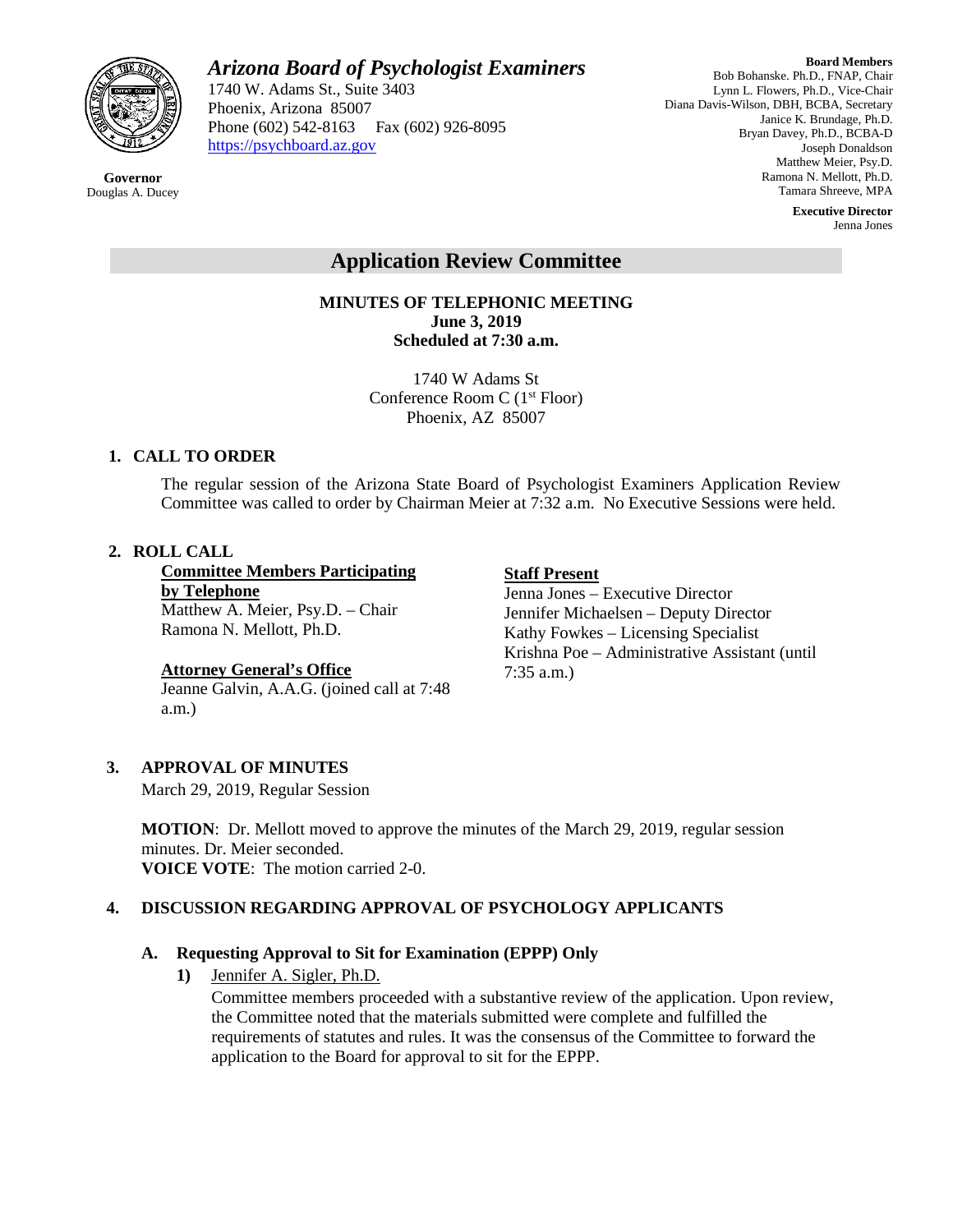### **2)** Krystle Brown, Psy.D.

Committee members proceeded with a substantive review of the application. Upon review, the Committee noted that the materials submitted were complete and fulfilled the requirements of statutes and rules. It was the consensus of the Committee to forward the application to the Board for approval to sit for the EPPP.

#### **3)** Michelle M.W. O'Cleireachain, Psy.D.

Committee members proceeded with a substantive review of the application. Upon review, the Committee noted that the materials submitted were complete and fulfilled the requirements of statutes and rules. It was the consensus of the Committee to forward the application to the Board for approval to sit for the EPPP.

**MOTION**: Dr. Mellott moved to forward the applications of Jennifer A. Sigler, Ph.D., Krystle Brown, Psy.D., and Michelle M. W. O'Cleireachain, Psy.D. to the Board for approval to sit for the EPPP.

**VOICE VOTE**: The motion carried 2-0.

### **B. Requesting Approval to Sit for Examination (EPPP) & Licensure**

**1)** Christopher Robert Glowacki, Psy.D.

Committee members proceeded with a substantive review of the re-application. Upon review, the Committee noted that the materials submitted were complete and fulfilled the requirements of statutes and rules. It was the consensus of the Committee to forward the reapplication to the Board for approval to sit for the EPPP and licensure upon a passing score.

### **2)** Cynthia Prater, Psy.D.

Committee members proceeded with a substantive review of the re-application. Upon review, the Committee noted that the materials submitted were complete and fulfilled the requirements of statutes and rules. It was the consensus of the Committee to forward the reapplication to the Board for approval to sit for the EPPP and licensure upon a passing score.

#### **3)** David Joslyn, Psy.D.

Committee members proceeded with a substantive review of the application. Upon review, the Committee noted that the materials submitted were complete and fulfilled the requirements of statutes and rules. It was the consensus of the Committee to forward the application to the Board for approval to sit for the EPPP and licensure upon a passing score.

#### **4)** Eveline Bush, Psy.D.

Dr. Bush was present by teleconference call. Committee members proceeded with a substantive review of the application and additional materials. Upon review, the Committee noted that the letter from Charisma University's registrar, Dr. Kaye-Ann Irving, did not indicate the dates for in-person meetings Dr. Bush attended to satisfy residency requirements, and indicated that some of the in-person meetings were conducted via video conference, which cannot count towards the residency requirement. The Committee was not able to assess if the residency requirements in A.R.S. § 32-2071(K) were met. It was the consensus of the Committee to request a third additional information request for logs or other records that provide locations, dates, start and end times, and topics of discussion for all in-person meetings Dr. Bush attended to satisfy the residency requirement.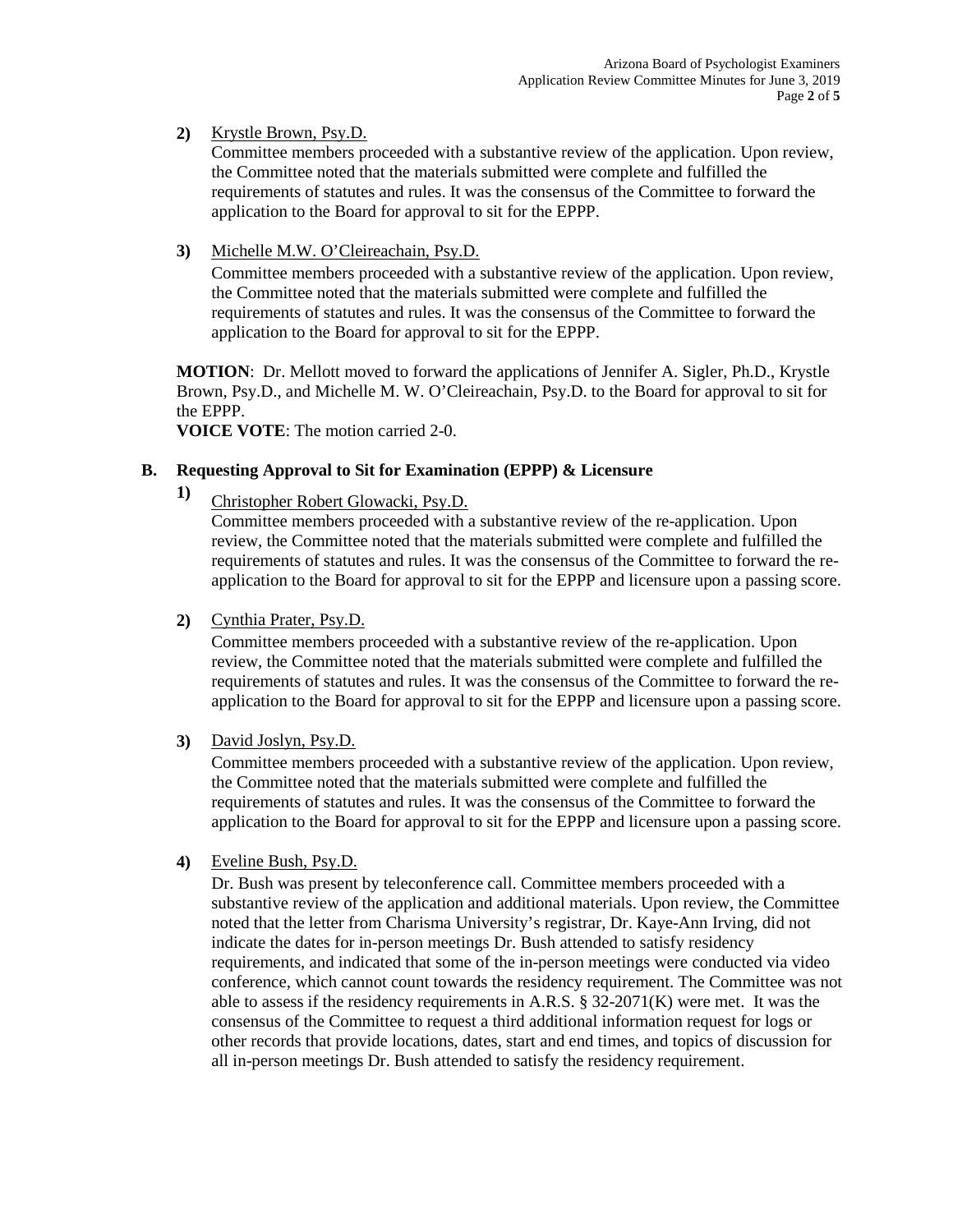### **5)** L. Camille Jarmie-Harris, Ph.D.

Dr. Jarmie-Harris was present. Committee members proceeded with a substantive review of the application and additional materials. Upon review, the Committee noted that the materials submitted were complete and fulfilled the requirements of statutes and rules. It was the consensus of the Committee to forward the application to the Board for approval to sit for the EPPP and licensure upon a passing score.

### **6)** Jennifer C. Mandigo, Psy.D.

Committee members proceeded with a substantive review of the application. Upon review, the Committee noted that the materials submitted were complete and fulfilled the requirements of statutes and rules. It was the consensus of the Committee to forward the application to the Board for approval to sit for the EPPP and licensure upon a passing score.

#### **7)** Rodney T. Reed, Psy.D.

Committee members proceeded with a substantive review of the application. Upon review, the Committee noted that the materials submitted were complete and fulfilled the requirements of statutes and rules. However, the postdoctoral supervised experience verification, while indicating more than enough hours for licensure, was short 4 supervision hours. It was the consensus of the Committee to forward the application to the Board for approval to sit for the EPPP and licensure upon a passing score contingent on receiving a new, corrected postdoctoral supervised experience verification from Dr. Reed's supervisor.

### **8)** Sarah C. Norbeck, Psy.D.

Committee members proceeded with a substantive review of the application. Upon review, the Committee noted that the materials submitted were complete and fulfilled the requirements of statutes and rules. It was the consensus of the Committee to forward the application to the Board for approval to sit for the EPPP and licensure upon a passing score.

#### **9)** Spenser Hughes, Ph.D.

Committee members proceeded with a substantive review of the application. Upon review, the Committee noted that the materials submitted were complete and fulfilled the requirements of statutes and rules. It was the consensus of the Committee to forward the application to the Board for approval to sit for the EPPP and licensure upon a passing score.

**MOTION:** Dr. Meier moved to forward the applications of Christopher Robert Glowacki, Psy.D., Cynthia Prater, Psy.D., David Joslyn, Psy.D., L. Camille Jarmie-Harris, Ph.D., Jennifer C. Mandigo, Psy.D., Sarah C. Norbeck, Psy.D., and Spenser Hughes, Ph.D. to the Board for approval to sit for the EPPP and licensure upon a passing score; to request additional information as noted above from Eveline Bush, Psy.D. and to forward the application of Rodney T. Reed, Psy.D. to the Board for approval to sit for the EPPP and licensure upon a passing score contingent on Board staff receiving a corrected postdoctoral supervised experience verification. Dr. Mellott seconded.

**VOICE VOTE:** The motion carried 2-0.

### **C. Requesting Approval for Licensure by Waiver**

**1)** C. Richard Coder, Ph.D.

Committee members proceeded with a substantive review of the application. Upon review, the Committee noted that the materials submitted were complete and fulfilled the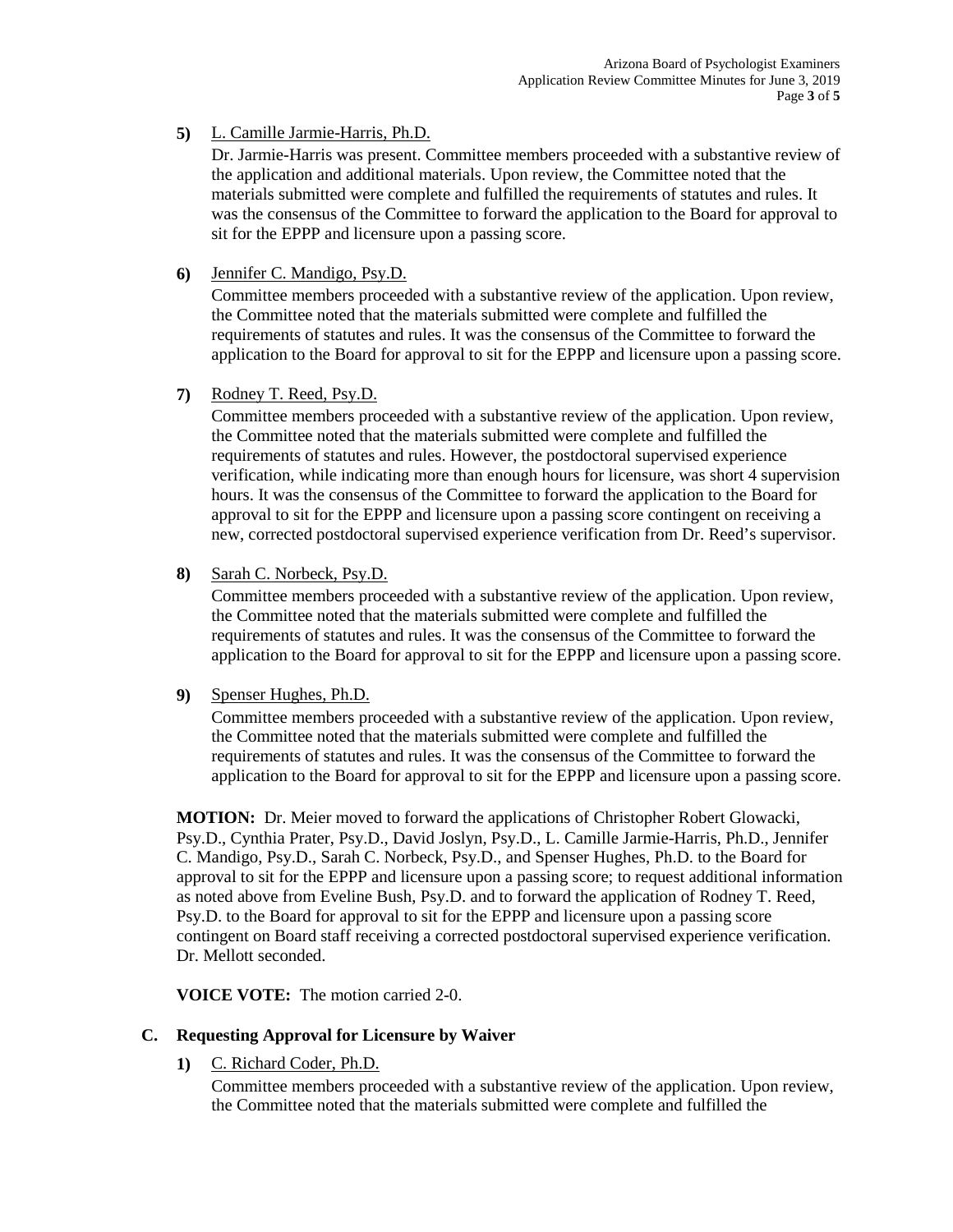requirements of statutes and rules. It was the consensus of the Committee to forward the application to the Board for approval of licensure.

**2)** Charles J. Kennedy, Ph.D.

Committee members proceeded with a substantive review of the application. Upon review, the Committee noted that the materials submitted were complete and fulfilled the requirements of statutes and rules. It was the consensus of the Committee to forward the application to the Board for approval of licensure.

**3)** Elena Marie Rivera, Psy.D.

Committee members proceeded with a substantive review of the application. Upon review, the Committee noted that the materials submitted were complete and fulfilled the requirements of statutes and rules. It was the consensus of the Committee to forward the application to the Board for approval of licensure.

**4)** Kelsey K. Novak, Psy.D.

Committee members proceeded with a substantive review of the application. Upon review, the Committee noted that the materials submitted were complete and fulfilled the requirements of statutes and rules. It was the consensus of the Committee to forward the application to the Board for approval of licensure.

**5)** Marie C. Darden, Ph.D.

Committee members proceeded with a substantive review of the application. Upon review, the Committee noted that the materials submitted were complete and fulfilled the requirements of statutes and rules. It was the consensus of the Committee to forward the application to the Board for approval of licensure.

**6)** Maryellen Romero, Ph.D.

Committee members proceeded with a substantive review of the application. Upon review, the Committee noted that the materials submitted were complete and fulfilled the requirements of statutes and rules. It was the consensus of the Committee to forward the application to the Board for approval of licensure.

**7)** Traci Taber, Ph.D.

Committee members proceeded with a substantive review of the application. Upon review, the Committee noted that the materials submitted were complete and fulfilled the requirements of statutes and rules. It was the consensus of the Committee to forward the application to the Board for approval of licensure.

**MOTION:** Dr. Mellott moved to forward the applications of C. Richard Coder, Ph.D., Charles J. Kennedy, Ph.D., Elena Marie Rivera, Psy.D., Kelsey K. Novak, Psy.D., Marie C. Darden, Ph.D., Maryellen Romero, Ph.D., and Traci Taber, Ph.D. to the Board for approval of licensure. Dr. Meier seconded.

**VOICE VOTE:** The motion carried 2-0.